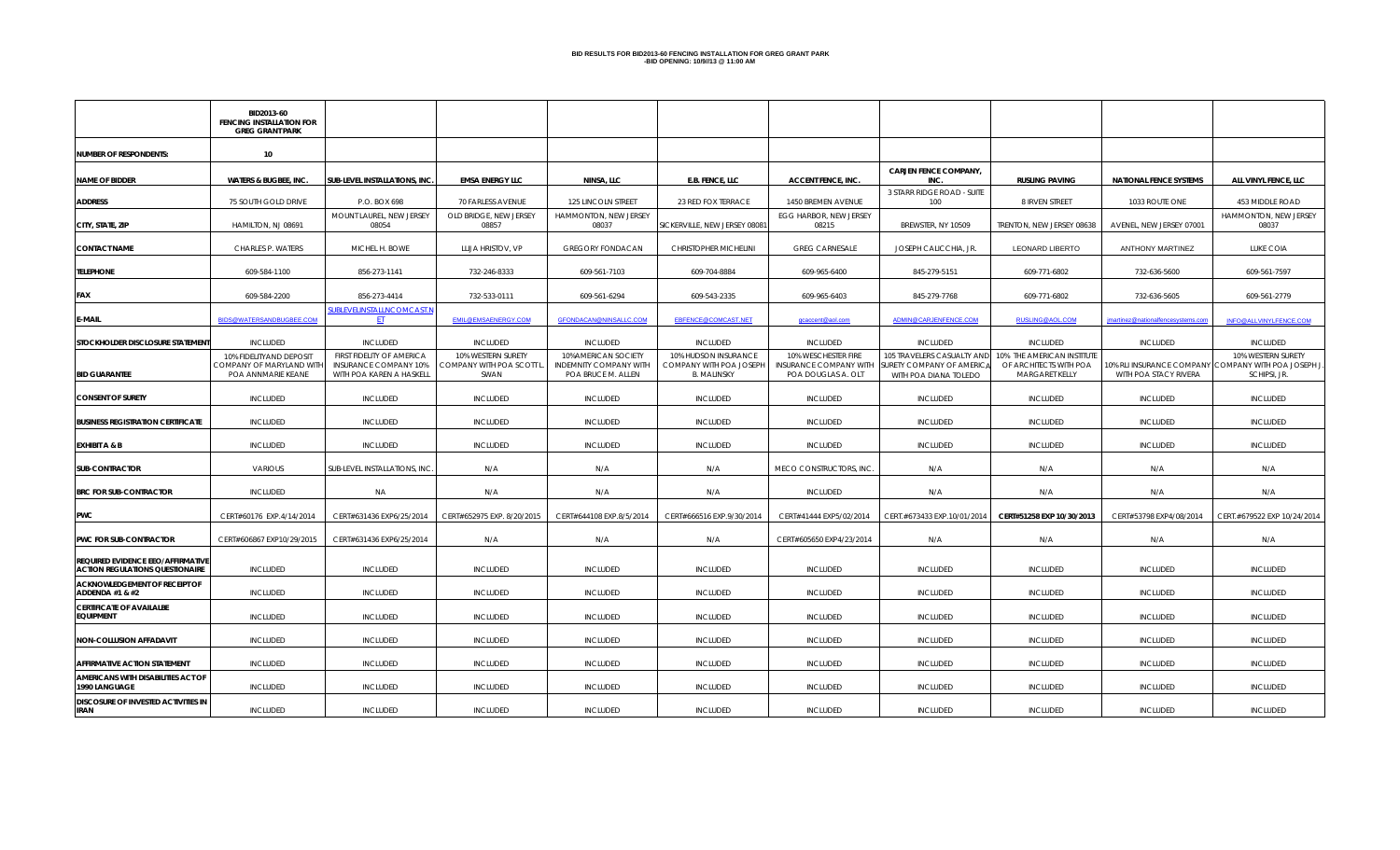### 7. Price Form

Complete and submit the following price form with the bid package.

#### PRICE FORM

#### Option 1

|                                                                                      |      | Est.         | Unit price       | Total.       |
|--------------------------------------------------------------------------------------|------|--------------|------------------|--------------|
| Description                                                                          | Unit | Qty.         | (S)              | $($ \$)      |
| Task 1: Provide and install 590 linear                                               |      |              |                  |              |
| feet of ornamental fencing as specified                                              |      |              |                  |              |
| and detailed.                                                                        |      |              |                  |              |
|                                                                                      | LF   | 590          | \$120.29         | \$70,971.10  |
| Task 2: Provide and install the                                                      |      |              |                  |              |
| ornamental fencing gate as specified and                                             |      |              |                  |              |
| detailed.                                                                            |      |              |                  |              |
|                                                                                      |      |              |                  |              |
|                                                                                      | LS   | $\mathbf{1}$ | \$4,976.61       | \$4,976.61   |
| Task 3: Provide all materials as                                                     |      |              |                  |              |
| necessary to form and install 600 linear<br>feet of the mowing strip as detailed and |      |              |                  |              |
| specified.                                                                           |      |              |                  |              |
|                                                                                      |      |              |                  |              |
|                                                                                      | LF   | 600          | \$29.27          | \$17,562.00  |
| Task 4: Remove and legally dispose of any                                            |      |              |                  |              |
| excavated soil as per the procedure noted                                            |      |              |                  |              |
| in the Project Description. This item                                                |      |              |                  |              |
| shall include all necessary permitting,                                              |      |              |                  |              |
| waste classification, and disposal<br>documentation.                                 |      |              |                  |              |
|                                                                                      |      |              |                  |              |
|                                                                                      | LS   | $\mathbf{1}$ | \$61,995.73      | \$61,995.73  |
|                                                                                      |      |              |                  |              |
|                                                                                      |      |              | TOTAL ALL ITEMS: | \$155,505.44 |
| One Hundred Fifty Five Thousand Five Hundred Five Dollars and                        |      |              |                  |              |
| Write total all items: Forty Four Cents                                              |      |              |                  |              |

#### Option<sub>2</sub>

| Task 1: Provide and install 590 linear<br>feet of chain-link fencing as specified<br>and detailed. |     |             |
|----------------------------------------------------------------------------------------------------|-----|-------------|
|                                                                                                    | 590 | \$42,934.30 |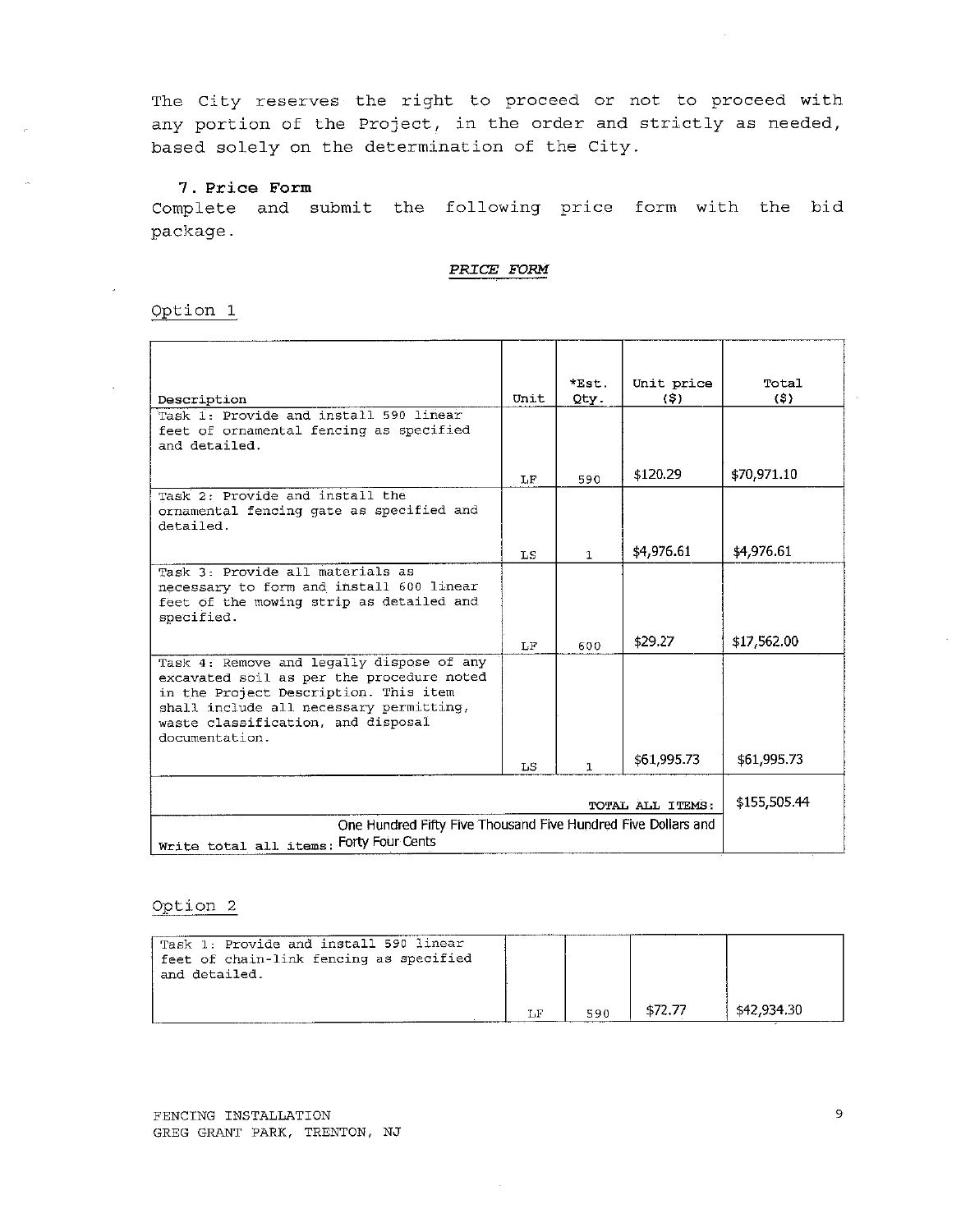| Task 2: Provide and install the chain-link<br>fencing gate as specified and detailed. |    |                         |  |
|---------------------------------------------------------------------------------------|----|-------------------------|--|
|                                                                                       | LS | $$2,686.61$ $$2,686.61$ |  |

NOTE: The City of Trenton reserves the right to award all, part, or none of the work associated with this Request for Proposals.

Contractor Name (print) \_ Waters & Bugbee, Inc.

Contractor signature

Charles P. Waters, Executive Vice President

Contractor phone/email 609-584-1100 / bids@watersandbugbee.com

 $10/16/13$ Date

\*The quantities are based on engineering judgment of site conditions at the time of the Bid preparation. Actual quantities may vary. The Contractor shall be reimbursed for actual work completed for unit price items at the unit price quoted and not estimated quantities listed above.

#### Notes:

The prices provided in the Price Form shall include all equipment, materials, supplies, labor, subcontractor's fees, per diem, overhead, insurance, profit, taxes, shipping fees, warranties, submittal preparations, conformance with health and safety protocols, compliance with all regulations and other incidentals required to complete the Work.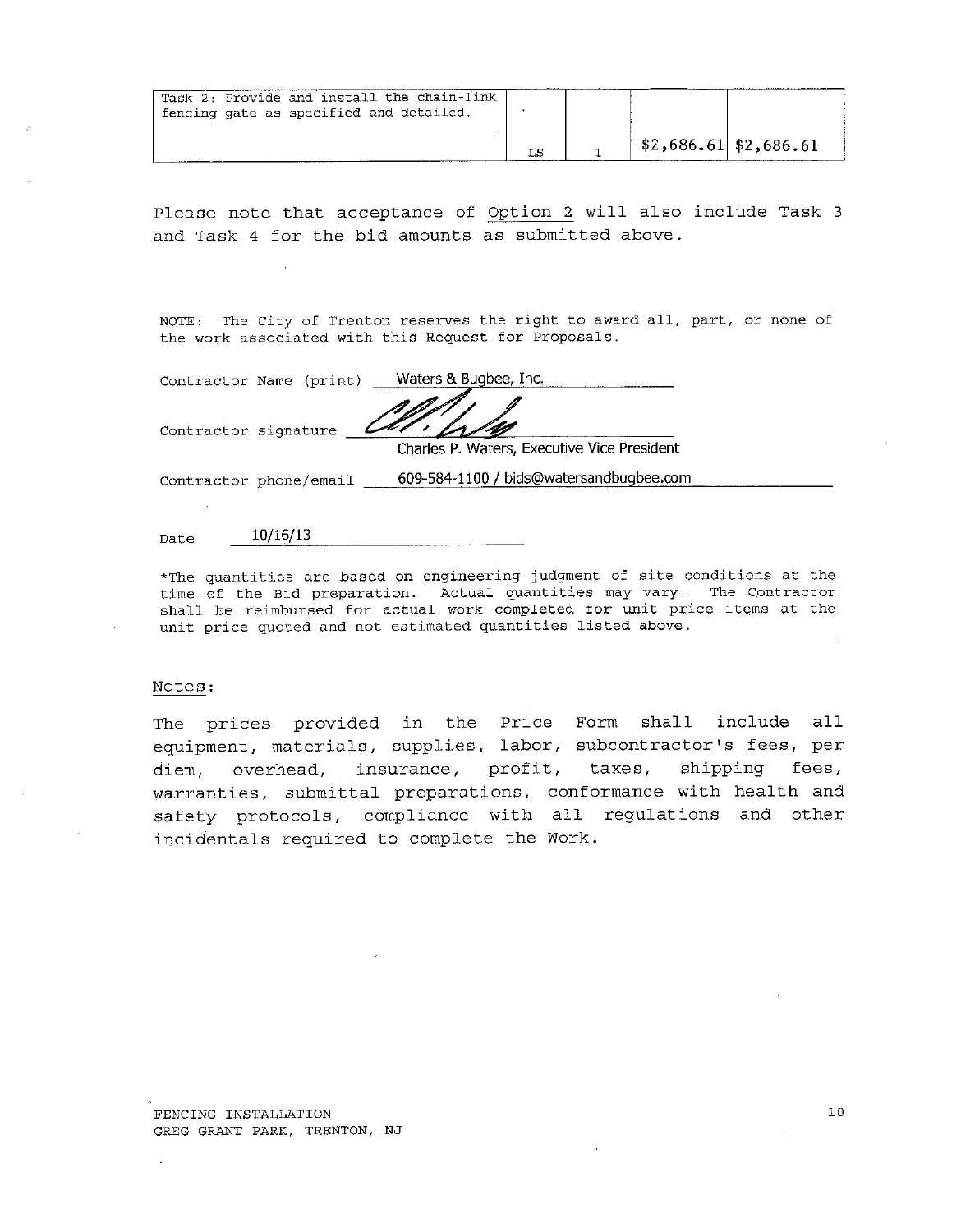#### 7. Price Form

Complete and submit the following price form with the bid package.

PRICE FORM

Option<sub>1</sub>

| Description                                                                      | Unit | *Est.<br>Qty.       | Unit price<br>(5) | Total<br>(5)                |
|----------------------------------------------------------------------------------|------|---------------------|-------------------|-----------------------------|
| Task 1: Provide and install 590 linear                                           |      |                     |                   |                             |
| feet of ornamental fencing as specified                                          |      |                     |                   |                             |
| and detailed.                                                                    |      |                     |                   | 59,000-                     |
|                                                                                  | LF   | 590                 | $100 -$           |                             |
| Task 2: Provide and install the                                                  |      |                     |                   |                             |
| ornamental fencing gate as specified and                                         |      |                     |                   |                             |
| detailed.                                                                        |      |                     | $4,000 - 4,000 -$ |                             |
|                                                                                  | 7.S  | $\mathbf{1}$        |                   |                             |
| Task 3: Provide all materials as                                                 |      |                     |                   |                             |
| necessary to form and install 600 linear                                         |      |                     |                   |                             |
| feet of the mowing strip as detailed and                                         |      |                     | $100 -$           | $60,000 -$                  |
| specified.                                                                       |      |                     |                   |                             |
|                                                                                  | LF   | 600                 |                   |                             |
| Task 4: Remove and legally dispose of any                                        |      |                     |                   |                             |
| excavated soil as per the procedure noted                                        |      |                     |                   |                             |
| in the Project Description. This item<br>shall include all necessary permitting, |      |                     |                   |                             |
| waste classification, and disposal                                               |      |                     | $25000 - 25000 -$ |                             |
| documentation.                                                                   |      |                     |                   |                             |
|                                                                                  | T.S. | $\uparrow$          |                   |                             |
|                                                                                  |      |                     |                   |                             |
|                                                                                  |      |                     |                   | TOTAL ALL ITEMS: 148,000.00 |
| $+$ hausand                                                                      |      | $\overline{\infty}$ |                   |                             |
| One hudred Ferty-Cight                                                           |      |                     |                   |                             |
| O <br>MHB                                                                        |      |                     |                   |                             |

# Option 2

| Task 1: Provide and install 590 linear<br>feet of chain-link fencing as specified<br>and detailed. |         |  | 4/1200.90 |  |
|----------------------------------------------------------------------------------------------------|---------|--|-----------|--|
|                                                                                                    | $\S.$ F |  |           |  |

 $\sim$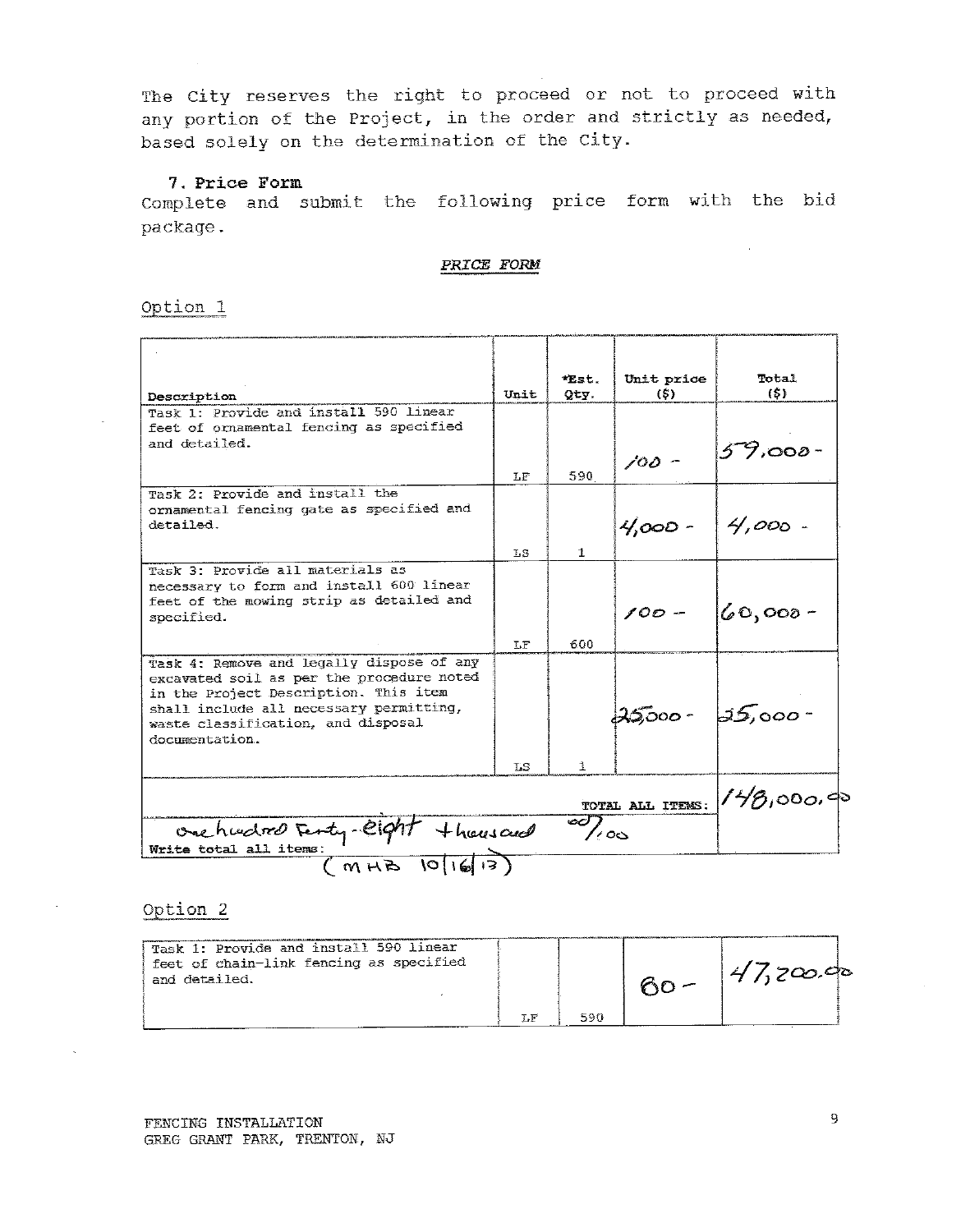| Task 2: Provide and install the chain-link<br>fencing gate as specified and detailed. |  | 12,500 |
|---------------------------------------------------------------------------------------|--|--------|
|                                                                                       |  |        |

NOTE: The City of Trenton reserves the right to award all, part, or none of the work associated with this Request for Proposals.

|                      | Contractor Name (print) | Sub-Level Installations, Inc.                                   |
|----------------------|-------------------------|-----------------------------------------------------------------|
|                      |                         |                                                                 |
| Contractor signature |                         |                                                                 |
|                      |                         | Michael H. Bowe/President                                       |
|                      | Contractor phone/email  | $856 - 273 - 1141 - sublevel install \bar{n} \text{concat.net}$ |
|                      |                         |                                                                 |
|                      | 10/16/13                |                                                                 |

Date

\*The quantities are based on engineering judgment of site conditions at the time of the Bid preparation. Actual quantities may vary. The Contractor shall be reimbursed for actual work completed for unit price items at the unit price quoted and not estimated quantities listed above.

#### Notes:

The prices provided in the Price Form shall include all equipment, materials, supplies, labor, subcontractor's fees, per diem, overhead, insurance, profit, taxes, shipping fees, warranties, submittal preparations, conformance with health and safety protocols, compliance with all regulations and other incidentals required to complete the Work.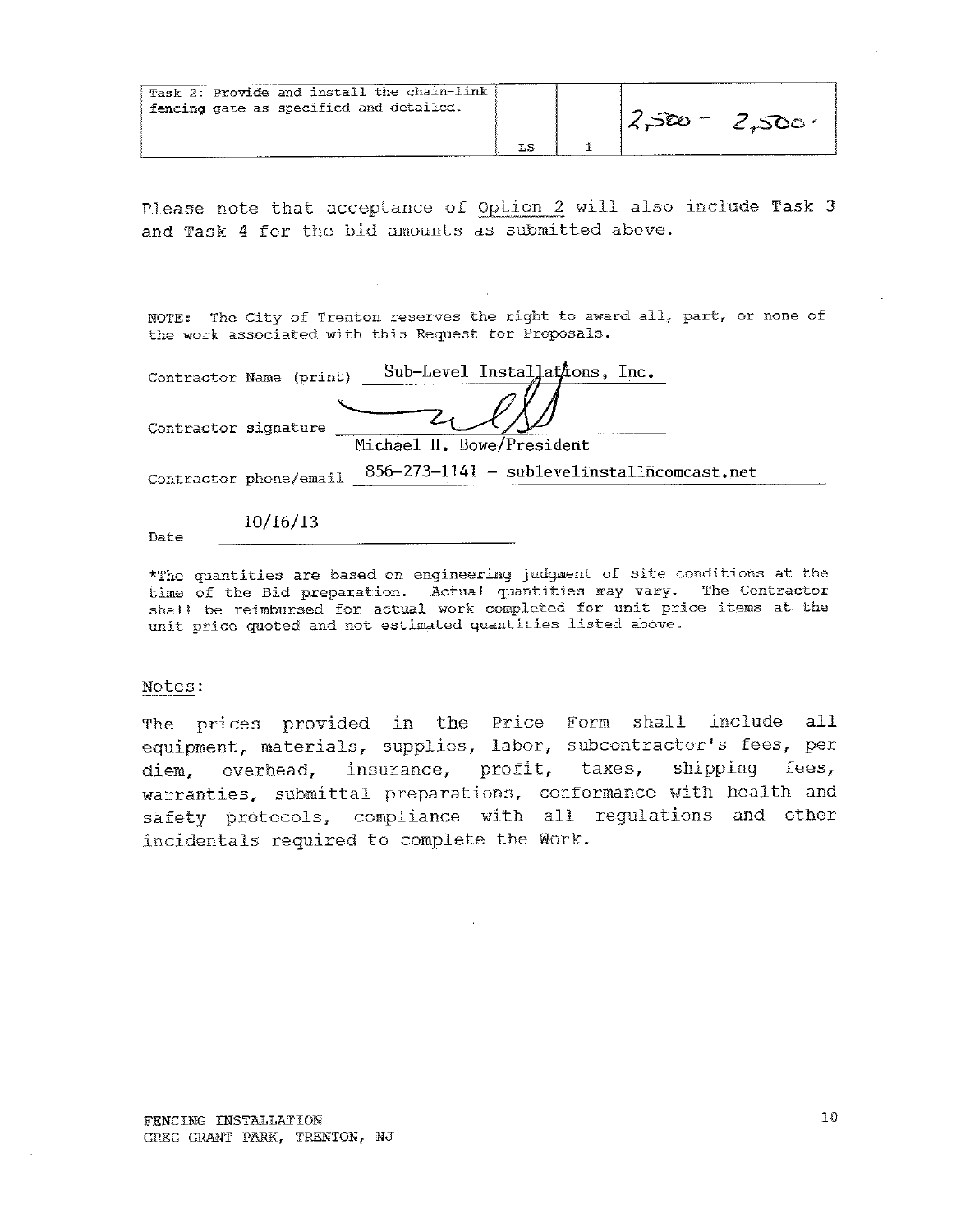#### 7. Price Form

Complete and submit the following price form with the bid package.

#### PRICE FORM

Option 1

|                                                                                                                                                                                                                                    |             | $*Est$ .     | Unit price | Total       |
|------------------------------------------------------------------------------------------------------------------------------------------------------------------------------------------------------------------------------------|-------------|--------------|------------|-------------|
| Description                                                                                                                                                                                                                        | Unit        | Qty.         | (3)        | (5)         |
| Task 1: Provide and install 590 linear<br>feet of ornamental fencing as specified<br>and detailed.                                                                                                                                 |             |              |            |             |
|                                                                                                                                                                                                                                    | LF          | 590          | \$62.80    | \$37,052.00 |
| Task 2: Provide and install the<br>ornamental fencing gate as specified and<br>detailed.                                                                                                                                           |             |              |            |             |
|                                                                                                                                                                                                                                    | LS.         | 1            | \$2,395.00 | \$2,395.00  |
| Task 3: Provide all materials as<br>necessary to form and install 600 linear<br>feet of the mowing strip as detailed and<br>specified.                                                                                             |             |              |            |             |
|                                                                                                                                                                                                                                    | LF          | 600          | S 12.58    | \$7,548.00  |
| Task 4: Remove and legally dispose of any<br>excavated soil as per the procedure noted<br>in the Project Description. This item<br>shall include all necessary permitting,<br>waste classification, and disposal<br>documentation. |             |              |            |             |
|                                                                                                                                                                                                                                    | LS          | $\mathbf{1}$ | \$1,400.00 | \$1,400.00  |
|                                                                                                                                                                                                                                    | \$48,395.00 |              |            |             |
| Write total all items:                                                                                                                                                                                                             |             |              |            |             |

| Task 1: Provide and install 590 linear<br>feet of chain-link fencing as specified<br>and detailed. |     |     |         |            |
|----------------------------------------------------------------------------------------------------|-----|-----|---------|------------|
|                                                                                                    | T.F | 590 | \$28.24 | \$16.661.6 |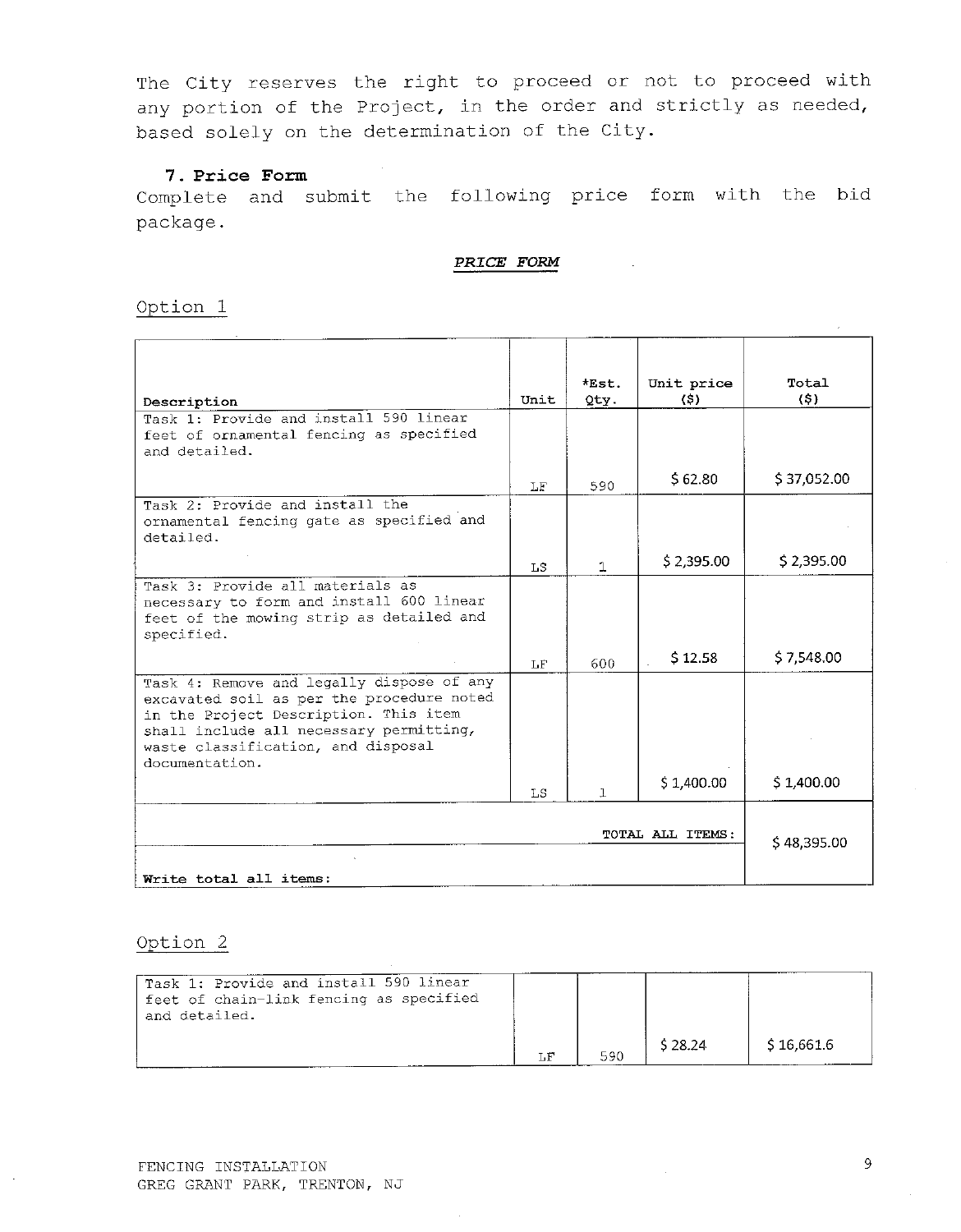| Task 2: Provide and install the chain-link<br>I fencing gate as specified and detailed. |  |          |          |
|-----------------------------------------------------------------------------------------|--|----------|----------|
|                                                                                         |  | \$750.00 | \$750.00 |

NOTE: The City of Trenton reserves the right to award all, part, or none of the work associated with this Request for Proposals.

Contractor Name (print) \_\_\_\_\_ EMSA Energy LLC

Contractor signature and the contractor

Contractor phone/email \_\_\_\_\_\_\_732-246-8333; info@emsaenergy.com

#### 10/08/13 Date

\*The quantities are based on engineering judgment of site conditions at the time of the Bid preparation. Actual quantities may vary. The Contractor shall be reimbursed for actual work completed for unit price items at the unit price quoted and not estimated quantities listed above.

#### Notes:

The prices provided in the Price Form shall include all equipment, materials, supplies, labor, subcontractor's fees, per diem, overhead, insurance, profit, taxes, shipping fees, warranties, submittal preparations, conformance with health and safety protocols, compliance with all regulations and other incidentals required to complete the Work.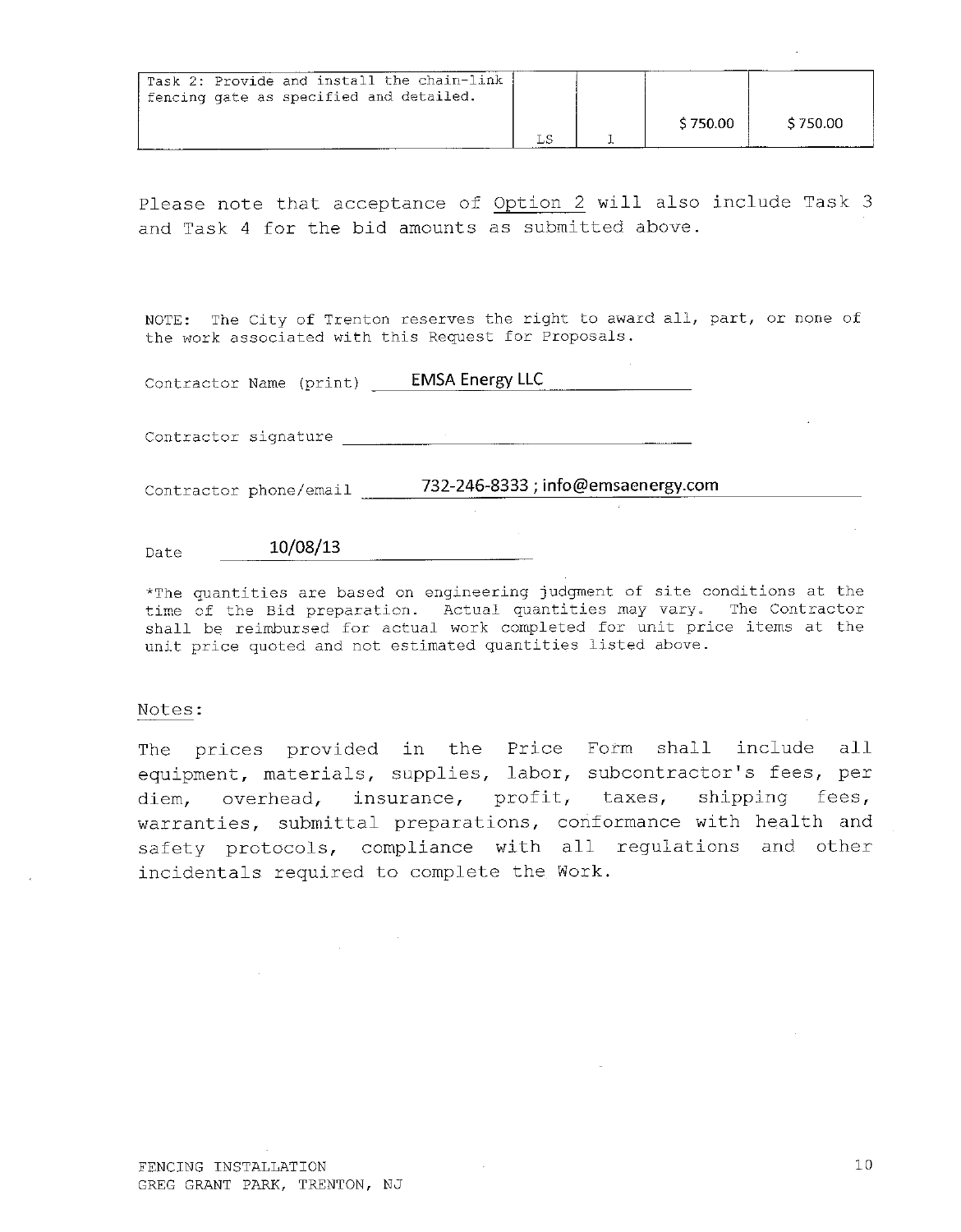# 7. Price Form

Complete and submit the following price form with the bid package.

PRICE FORM

#### Option 1

|                                            |      | $*Est$ .     | Unit price       | Total                          |  |
|--------------------------------------------|------|--------------|------------------|--------------------------------|--|
| Description                                | Unit | Qty.         | (S)              | (S)                            |  |
| Task 1: Provide and install 590 linear     |      |              |                  |                                |  |
| feet of ornamental fencing as specified    |      |              |                  |                                |  |
| and detailed.                              |      |              |                  |                                |  |
|                                            |      |              |                  |                                |  |
|                                            | LF.  | 590          |                  | 55,00 32450.00                 |  |
| Task 2: Provide and install the            |      |              |                  |                                |  |
| ornamental fencing gate as specified and   |      |              |                  |                                |  |
| detailed.                                  |      |              |                  |                                |  |
|                                            |      |              |                  |                                |  |
|                                            | T.S  | $\mathbf{1}$ | <u> 200.00  </u> | <u>1,200.00</u>                |  |
| Task 3: Provide all materials as           |      |              |                  |                                |  |
| necessary to form and install 600 linear   |      |              |                  |                                |  |
| feet of the mowing strip as detailed and   |      |              |                  |                                |  |
| specified.                                 |      |              |                  |                                |  |
|                                            | T.F  | 600          |                  | <u>35,00 21,000.00</u>         |  |
| Task 4: Remove and legally dispose of any  |      |              |                  |                                |  |
| excavated soil as per the procedure noted  |      |              |                  |                                |  |
| in the Project Description. This item      |      |              |                  |                                |  |
| shall include all necessary permitting,    |      |              |                  |                                |  |
| waste classification, and disposal         |      |              |                  |                                |  |
| documentation.                             |      |              |                  |                                |  |
|                                            | LS   |              |                  | <u>  ဟု၀၀၀.၀၀   ပ, ၀၀၀.၀</u> ၀ |  |
|                                            |      |              |                  |                                |  |
| four thousand six hundred TOTAL ALL ITEMS: |      |              |                  |                                |  |
|                                            |      |              |                  |                                |  |
| Write total all items:                     |      |              |                  |                                |  |
|                                            |      |              |                  |                                |  |

### Option<sub>2</sub>

| Task 1: Provide and install 590 linear<br>feet of chain-link fencing as specified<br>and detailed. |     |     |                  |
|----------------------------------------------------------------------------------------------------|-----|-----|------------------|
|                                                                                                    | T.F | 590 | 1.3500 20 650,00 |

 $\sim$   $\sim$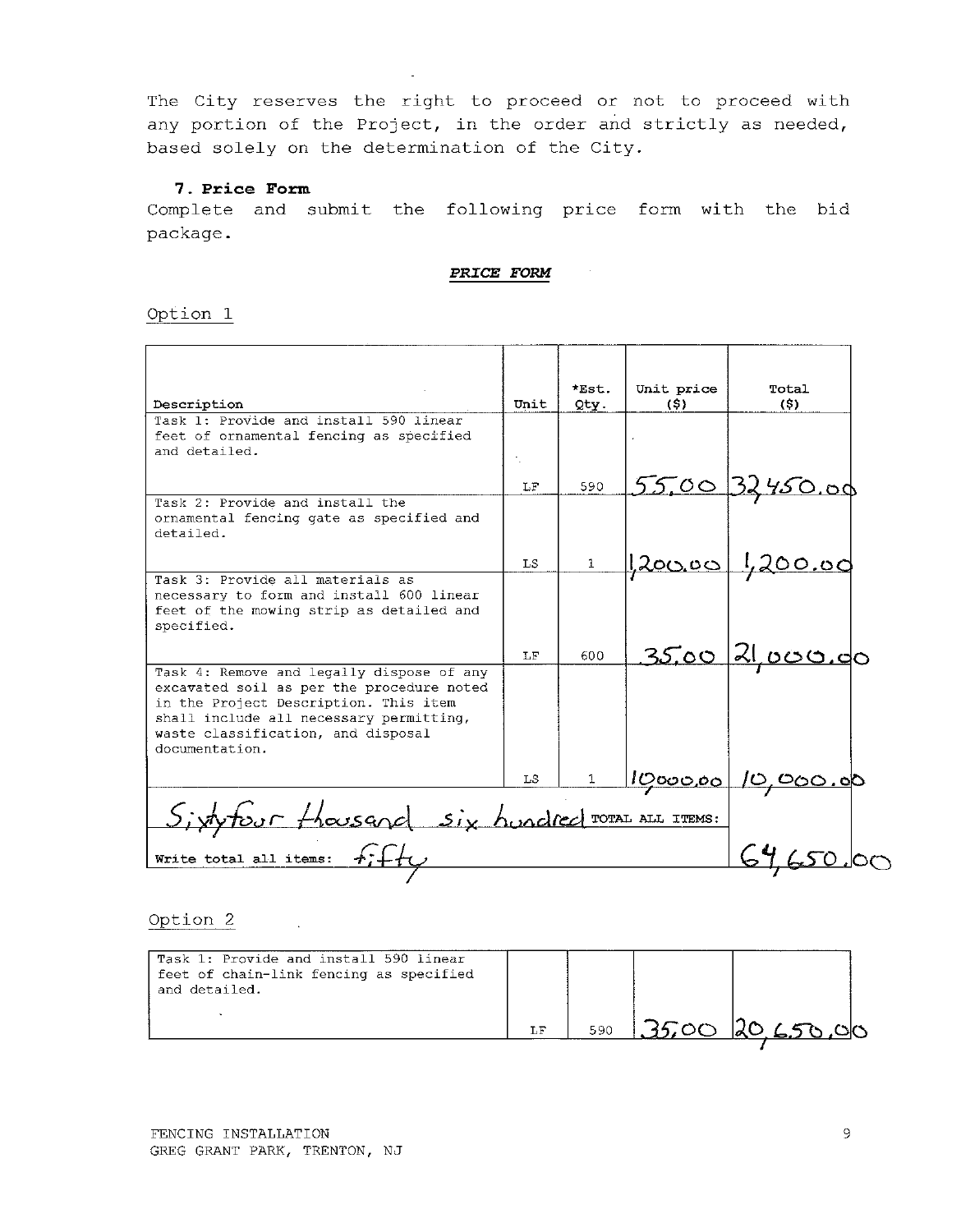| Task 2: Provide and install the chain-link<br>fencing gate as specified and detailed. |  |  |
|---------------------------------------------------------------------------------------|--|--|
|                                                                                       |  |  |

NOTE: The City of Trenton reserves the right to award all, part, or none of the work associated with this Request for Proposals.

| Contractor Name (print) $NWSA$                          |  |
|---------------------------------------------------------|--|
| Contractor signature<br>' <del>ies</del> tdent<br>aacas |  |
| $501-$<br>Contractor phone/email                        |  |
| $\overline{2}$<br>Date                                  |  |

\*The quantities are based on engineering judgment of site conditions at the time of the Bid preparation. Actual quantities may vary. The Contractor shall be reimbursed for actual work completed for unit price items at the unit price quoted and not estimated quantities listed above.

#### Notes:

The prices provided in the Price Form shall include all equipment, materials, supplies, labor, subcontractor's fees, per diem, overhead, insurance, profit, taxes, shipping fees, warranties, submittal preparations, conformance with health and safety protocols, compliance with all regulations and other incidentals required to complete the Work.

FENCING INSTALLATION GREG GRANT PARK, TRENTON, NJ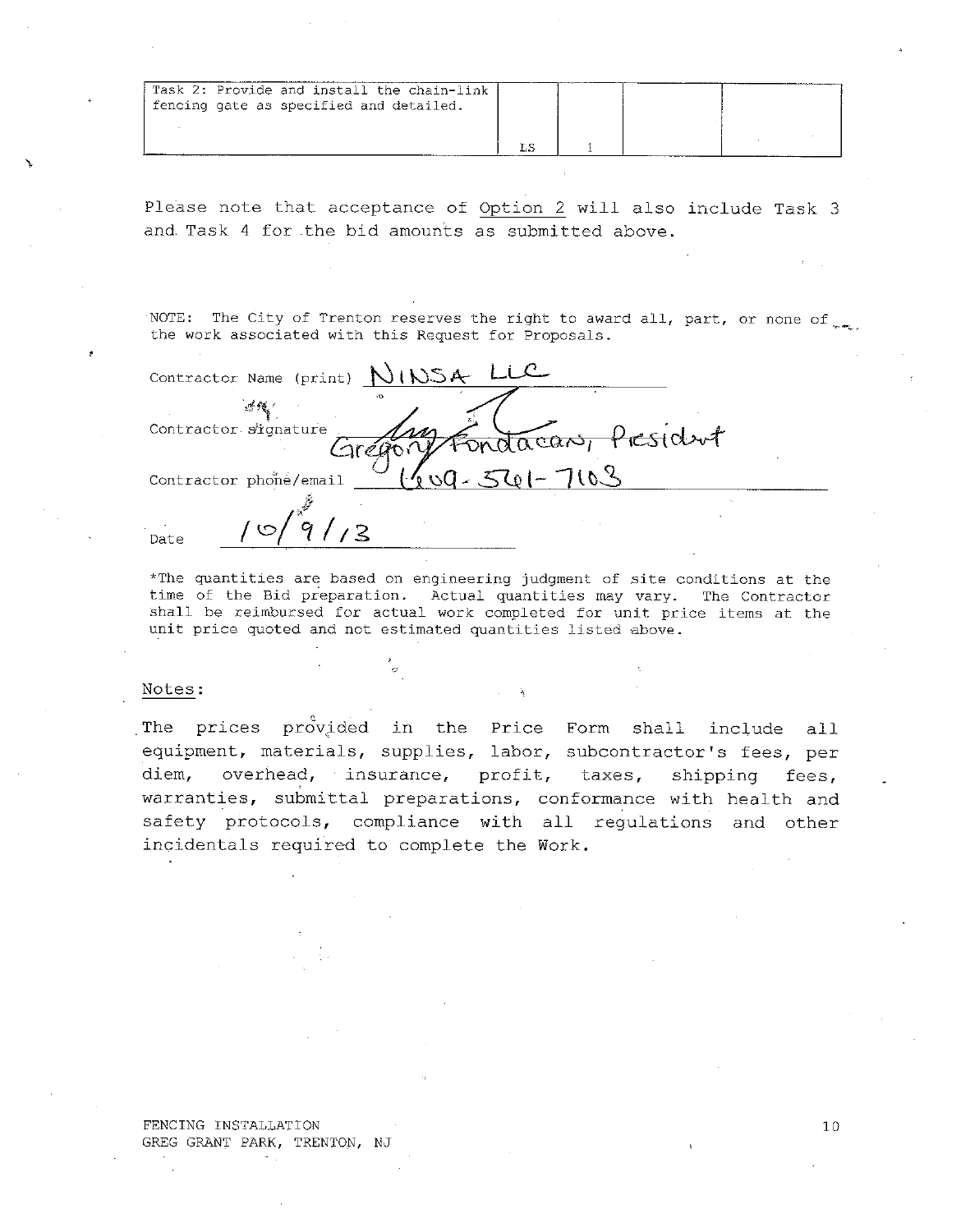$\label{eq:2.1} \frac{1}{\sqrt{2}}\int_{\mathbb{R}^{2}}\left|\frac{d\mathbf{r}}{d\mathbf{r}}\right|^{2}d\mathbf{r}^{2}d\mathbf{r}^{2}d\mathbf{r}^{2}d\mathbf{r}^{2}d\mathbf{r}^{2}d\mathbf{r}^{2}d\mathbf{r}^{2}d\mathbf{r}^{2}d\mathbf{r}^{2}d\mathbf{r}^{2}d\mathbf{r}^{2}d\mathbf{r}^{2}d\mathbf{r}^{2}d\mathbf{r}^{2}d\mathbf{r}^{2}d\mathbf{r}^{2}d\math$ 

#### 7. Price Form

Complete and submit the following price form with the bid package.

PRICE FORM

#### Option 1

| Description                                                                                                                                                                                                                        | Unit                   | *Est.<br>Qty. | Unit price<br>(s)                          | Total<br>(5)                                                          |
|------------------------------------------------------------------------------------------------------------------------------------------------------------------------------------------------------------------------------------|------------------------|---------------|--------------------------------------------|-----------------------------------------------------------------------|
| Task 1: Provide and install 590 linear<br>feet of ornamental fencing as specified<br>and detailed.                                                                                                                                 |                        |               |                                            |                                                                       |
|                                                                                                                                                                                                                                    | LF                     | 590           | $\mathscr{C}$                              | $51,920^{00}$                                                         |
| Task 2: Provide and install the<br>ornamental fencing gate as specified and<br>detailed.                                                                                                                                           |                        |               |                                            |                                                                       |
|                                                                                                                                                                                                                                    | LS.                    | $\mathbf{1}$  | $\frac{1}{2}1.700^{\infty}$                |                                                                       |
| Task 3: Provide all materials as<br>necessary to form and install 600 linear<br>feet of the mowing strip as detailed and<br>specified.                                                                                             |                        |               |                                            |                                                                       |
|                                                                                                                                                                                                                                    | LF                     | 600           | $\mathcal{D}_{\gamma\zeta}^{\alpha\alpha}$ | $\frac{10}{15,000}$ <sup>oo</sup>                                     |
| Task 4: Remove and legally dispose of any<br>excavated soil as per the procedure noted<br>in the Project Description. This item<br>shall include all necessary permitting,<br>waste classification, and disposal<br>documentation. |                        |               |                                            |                                                                       |
|                                                                                                                                                                                                                                    | LS                     |               |                                            | $\int_{0}^{8}$ 0,000 $\infty$ $\int_{0}^{8}$ 10,000 $\frac{e^{6}}{2}$ |
|                                                                                                                                                                                                                                    | TOTAL ALL ITEMS:       |               |                                            |                                                                       |
| Write total all items: Seventy Eight Thousand Six Hundred Twenty                                                                                                                                                                   | $78.620$ <sup>oc</sup> |               |                                            |                                                                       |

| Task 1: Provide and install 590 linear<br>feet of chain-link fencing as specified<br>and detailed. |     |     |  |
|----------------------------------------------------------------------------------------------------|-----|-----|--|
|                                                                                                    | 590 | . 9 |  |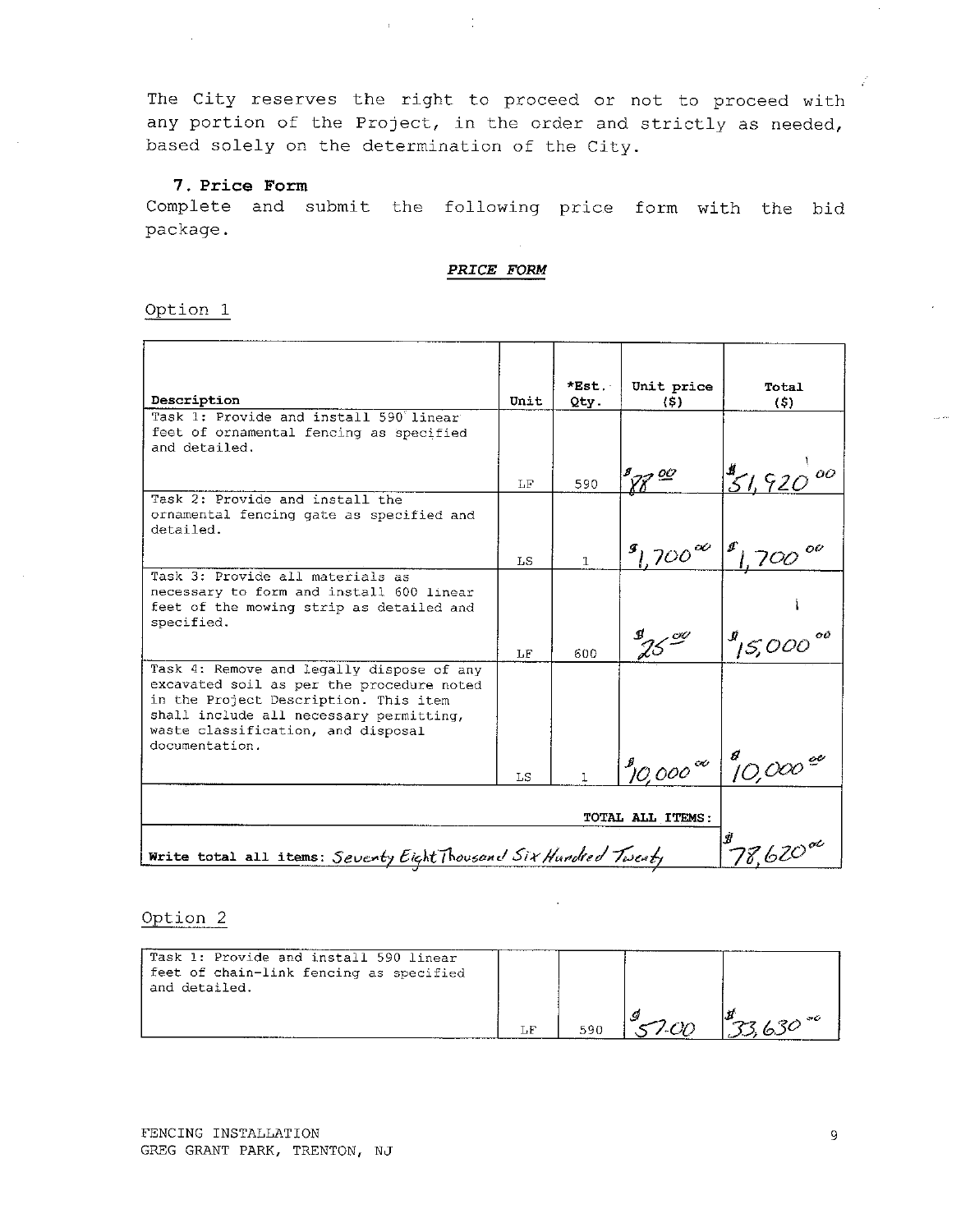| Task 2: Provide and install the chain-link<br>fencing gate as specified and detailed. |  |  |
|---------------------------------------------------------------------------------------|--|--|
|                                                                                       |  |  |

NOTE: The City of Trenton reserves the right to award all, part, or none of the work associated with this Request for Proposals.

| Contractor Name (print) E. B. Fence, LLC            |                       |
|-----------------------------------------------------|-----------------------|
| Contractor signature                                |                       |
| Contractor phone/email $\ell 09 - 704 - 8874$       | eblence @ comcast.net |
| Date $\mathcal{F} \mathcal{O}_c \neq \mathcal{O}_c$ |                       |

\*The quantities are based on engineering judgment of site conditions at the time of the Bid preparation. Actual quantities may vary. The Contractor shall be reimbursed for actual work completed for unit price items at the unit price quoted and not estimated quantities listed above.

### Notes:

The prices provided in the Price Form shall include all equipment, materials, supplies, labor, subcontractor's fees, per overhead, insurance, profit, taxes, diem, shipping fees, warranties, submittal preparations, conformance with health and safety protocols, compliance with all regulations and other incidentals required to complete the Work.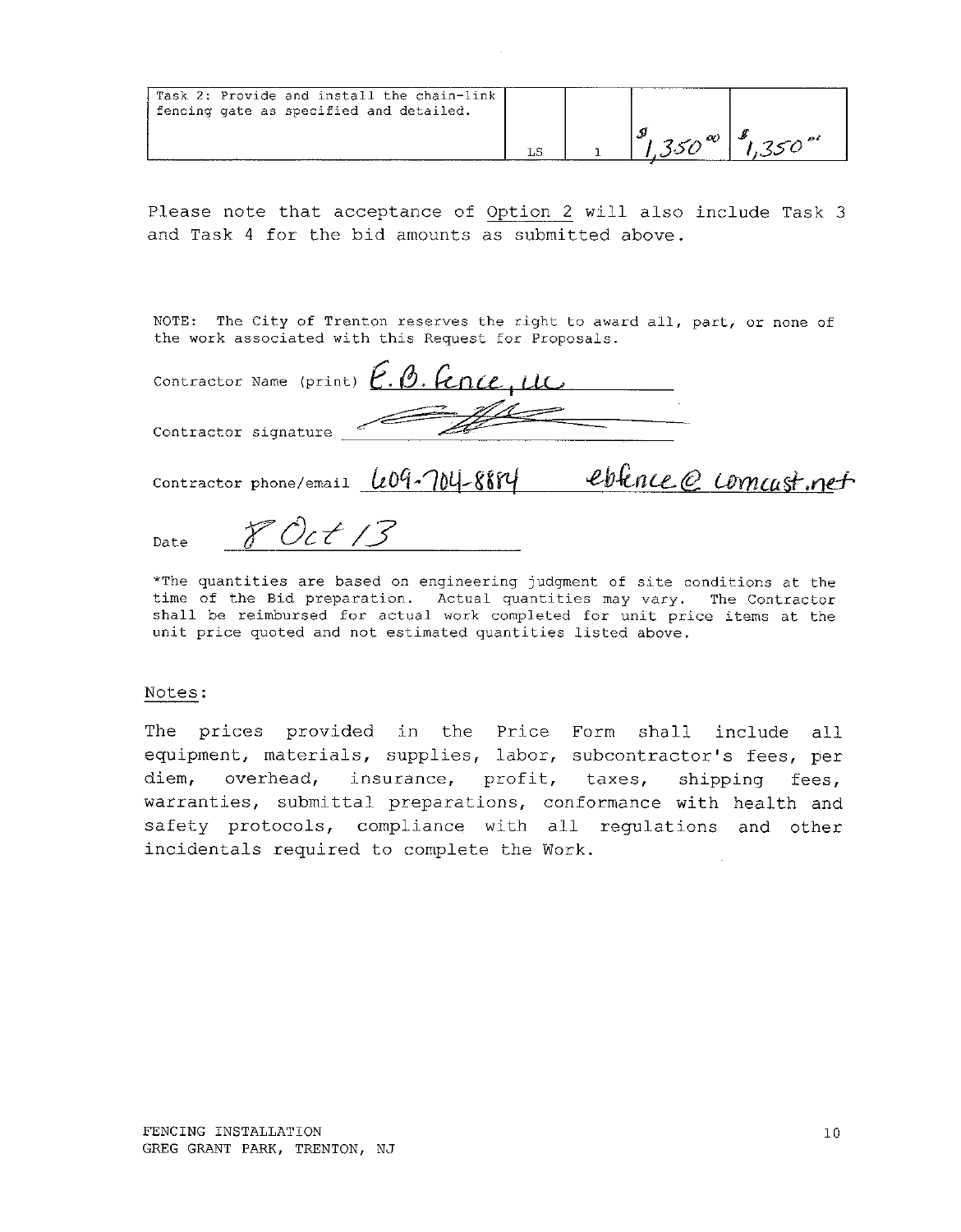# 7. Price Form

 $\sim 100$ 

Complete and submit the following price form with the bid package.

#### PRICE FORM

Option 1

|                                                                                                                                                                                                                                    | Unit       | *Est.<br>Qty. | Unit price<br>(5) | Total<br>(S) |
|------------------------------------------------------------------------------------------------------------------------------------------------------------------------------------------------------------------------------------|------------|---------------|-------------------|--------------|
| Description                                                                                                                                                                                                                        |            |               |                   |              |
| Task 1: Provide and install 590 linear<br>feet of ornamental fencing as specified<br>and detailed.                                                                                                                                 |            |               |                   |              |
|                                                                                                                                                                                                                                    | LF         | 590           | 97.00             | 57,230.00    |
| Task 2: Provide and install the<br>ornamental fencing gate as specified and<br>detailed.                                                                                                                                           |            |               |                   |              |
|                                                                                                                                                                                                                                    | LS.        | $\mathbf{1}$  | 4,000.00          | 4,000,00     |
| Task 3: Provide all materials as<br>necessary to form and install 600 linear<br>feet of the mowing strip as detailed and<br>specified.                                                                                             |            |               |                   |              |
|                                                                                                                                                                                                                                    | $\rm{LF}$  | 600           | 140.00            | 84,000.00    |
| Task 4: Remove and legally dispose of any<br>excavated soil as per the procedure noted<br>in the Project Description. This item<br>shall include all necessary permitting,<br>waste classification, and disposal<br>documentation. |            |               |                   |              |
|                                                                                                                                                                                                                                    | LS         | 1             | 22,500.00         | 22,500.00    |
| One Hundred Sixty Seven Thousand Seven                                                                                                                                                                                             | 167,730.00 |               |                   |              |
| Hundred Thirty Dollars & No Cents<br>Write total all items:                                                                                                                                                                        |            |               |                   |              |

# Option 2

| Task 1: Provide and install 590 linear<br>feet of chain-link fencing as specified<br>and detailed. |     |     |       |           |
|----------------------------------------------------------------------------------------------------|-----|-----|-------|-----------|
|                                                                                                    | LF. | 590 | 34.00 | 20,060.00 |

 $\sim$   $t_{\rm c}$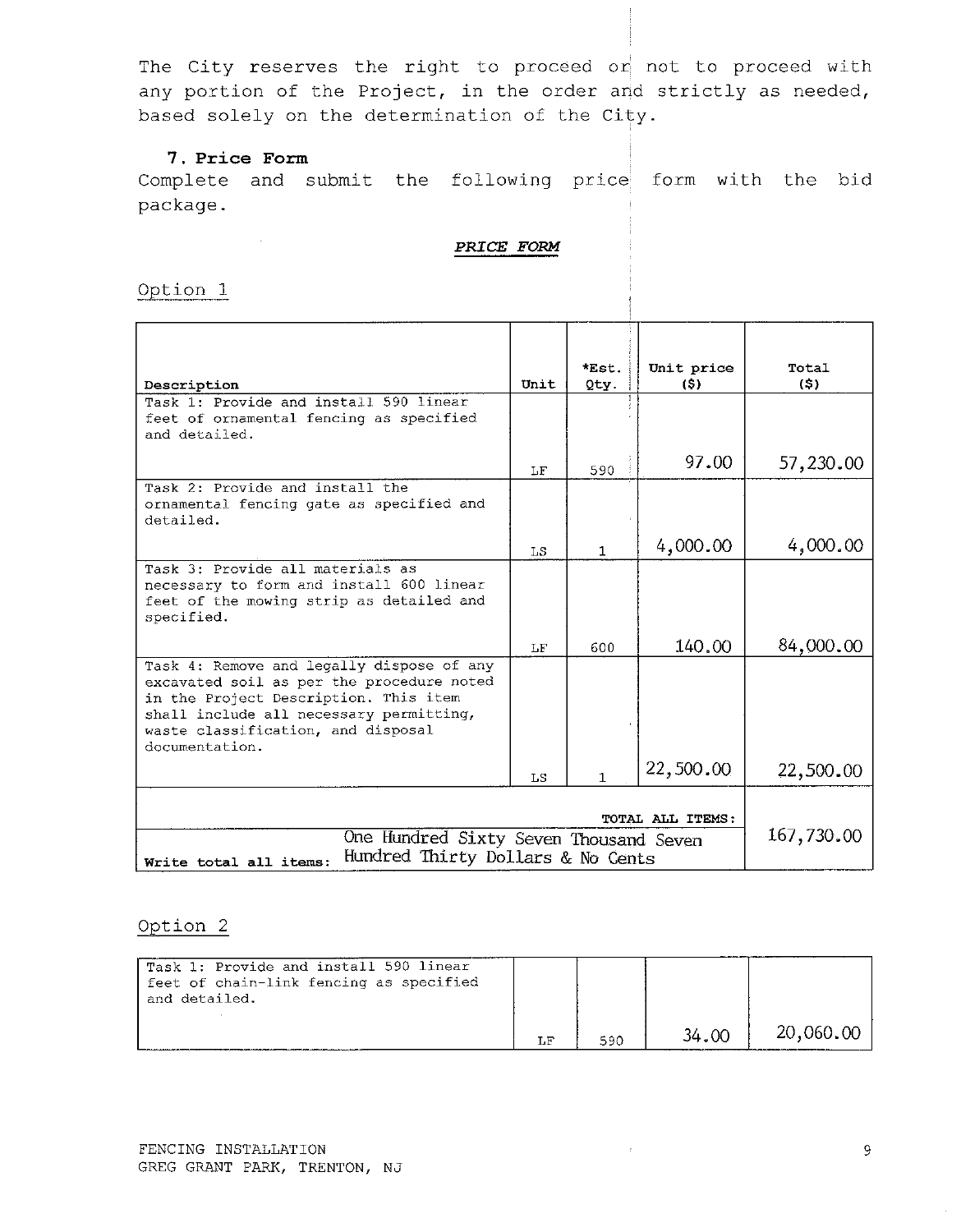| Task 2: Provide and install the chain-link<br>fencing gate as specified and detailed. |  |                     |  |
|---------------------------------------------------------------------------------------|--|---------------------|--|
|                                                                                       |  | $2,000.00$ 2,000.00 |  |

| NOTE: The City of Trenton reserves the right to award all, part, or none of |              |                  |  |
|-----------------------------------------------------------------------------|--------------|------------------|--|
| the work associated with this Request for Proposals.                        |              |                  |  |
|                                                                             |              |                  |  |
| Contractor Name (print)                                                     | Accent Fence |                  |  |
|                                                                             |              |                  |  |
|                                                                             |              |                  |  |
| Contractor signature                                                        |              |                  |  |
|                                                                             |              |                  |  |
| Contractor phone/email                                                      | 609-965-6400 | gcaccent@aol.com |  |
|                                                                             |              |                  |  |
|                                                                             |              |                  |  |
| $10 - 16$<br>Date                                                           |              |                  |  |
|                                                                             |              |                  |  |

\*The quantities are based on engineering judgment of site conditions at the time of the Bid preparation. Actual quantities may vary. The Contractor shall be reimbursed for actual work completed for unit price items at the unit price quoted and not estimated quantities listed above.

#### Notes:

The prices provided in the Price Form shall include all equipment, materials, supplies, labor, subcontractor's fees, per diem, overhead, insurance, profit, taxes, shipping fees, warranties, submittal preparations, conformance with health and safety protocols, compliance with all regulations and other incidentals required to complete the Work.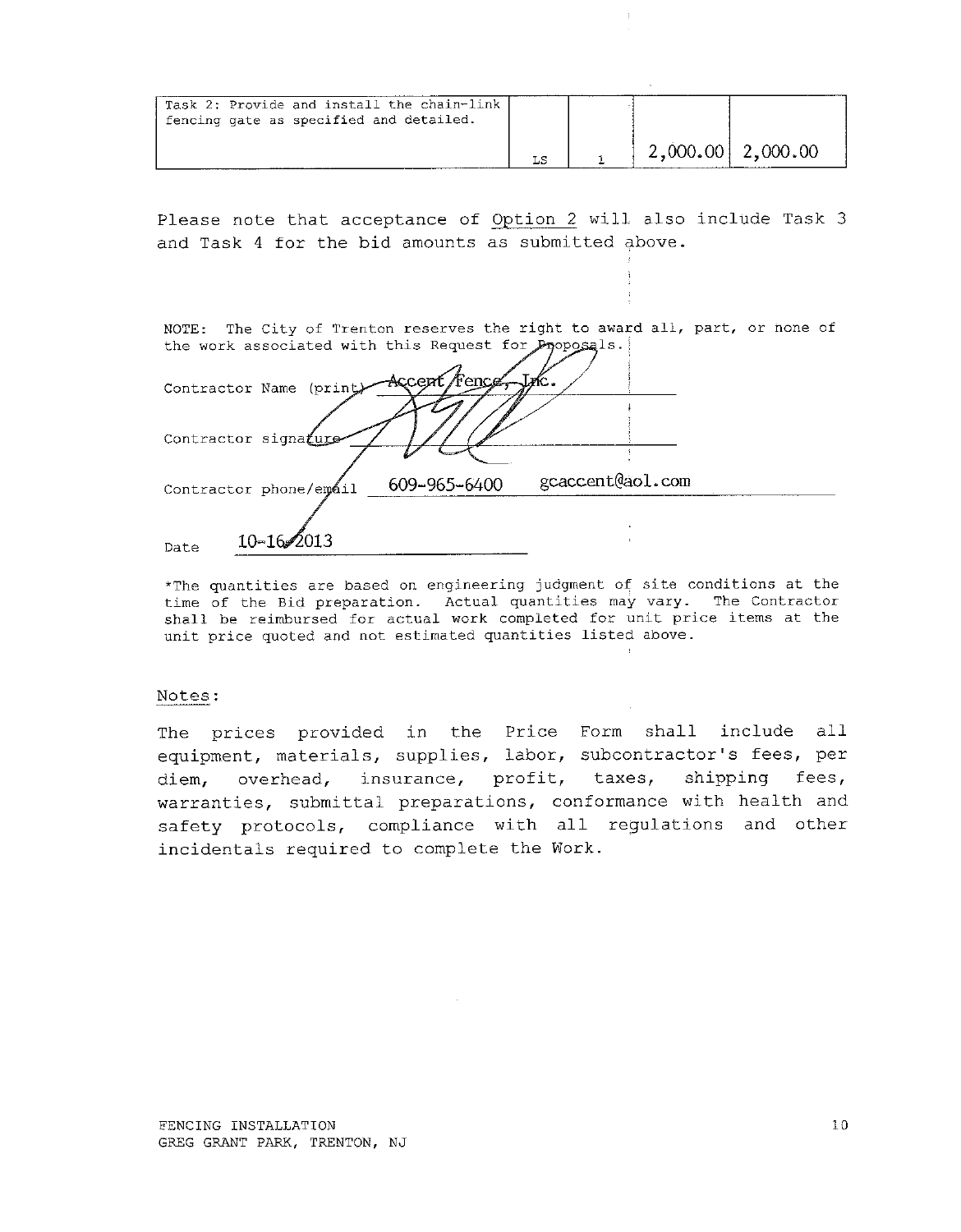$\frac{1}{2}$ 

#### 7. Price Form

Complete and submit the following price form with the bid package.

PRICE FORM

Option 1

| Description                                                                          | Unit | *Est.<br>Qty. | Unit price<br>(\$) | Total<br>(5) |
|--------------------------------------------------------------------------------------|------|---------------|--------------------|--------------|
| Task 1: Provide and install 590 linear                                               |      |               |                    |              |
| feet of ornamental fencing as specified                                              |      |               |                    |              |
| and detailed.                                                                        |      |               | \$86.92            | \$51,282.80  |
|                                                                                      | LF.  | 590           |                    |              |
| Task 2: Provide and install the                                                      |      |               |                    |              |
| ornamental fencing gate as specified and<br>detailed.                                |      |               |                    |              |
|                                                                                      |      |               | \$2,100.00         | \$2,100.00   |
|                                                                                      | LS   | 1.            |                    |              |
| Task 3: Provide all materials as                                                     |      |               |                    |              |
| necessary to form and install 600 linear<br>feet of the mowing strip as detailed and |      |               |                    |              |
| specified.                                                                           |      |               | \$34.00            | \$20,400.00  |
|                                                                                      | LF   | 600           |                    |              |
| Task 4: Remove and legally dispose of any                                            |      |               |                    |              |
| excavated soil as per the procedure noted                                            |      |               |                    |              |
| in the Project Description. This item                                                |      |               |                    |              |
| shall include all necessary permitting,<br>waste classification, and disposal        |      |               |                    |              |
| documentation.                                                                       |      |               | \$4,200.00         | \$4,200.00   |
|                                                                                      |      |               |                    |              |
|                                                                                      | LS   | 1.            |                    |              |
|                                                                                      |      |               |                    |              |
|                                                                                      |      |               | TOTAL ALL ITEMS:   | \$77.982.80  |
| Seventy seven thousand nine hundred eighty two                                       |      |               |                    |              |
| Write total all items:<br>dollars & 80/100                                           |      |               |                    |              |

| Task 1: Provide and install 590 linear<br>feet of chain-link fencing as specified<br>and detailed. |    |     | \$45.58 | \$26,892.20 |
|----------------------------------------------------------------------------------------------------|----|-----|---------|-------------|
|                                                                                                    | LF | 590 |         |             |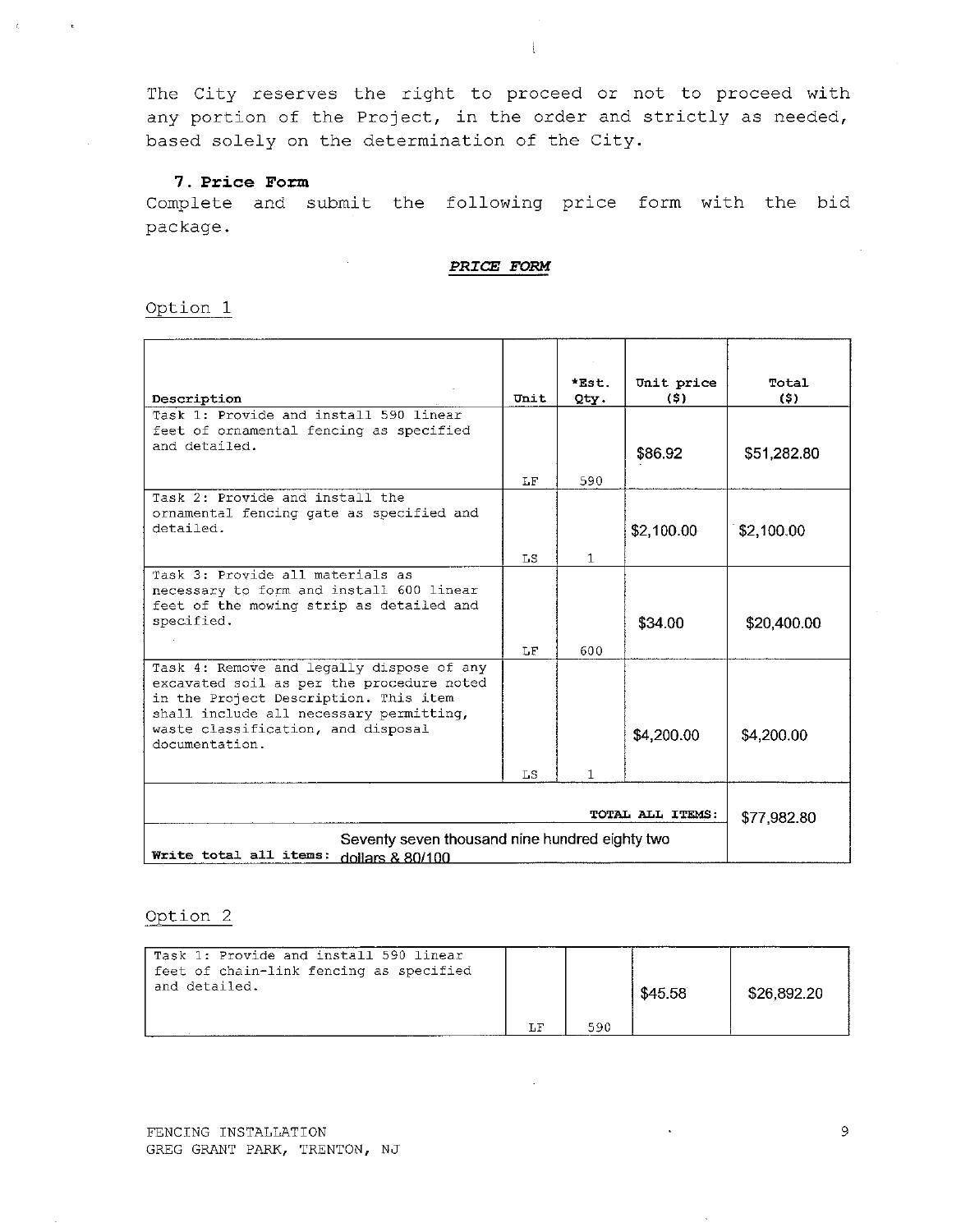| Task 2: Provide and install the chain-link<br>fencing gate as specified and detailed. |  | \$1,800.00 | \$1,800.00 |
|---------------------------------------------------------------------------------------|--|------------|------------|
|                                                                                       |  |            |            |

NOTE: The City of Trenton reserves the right to award all, part, or none of the work associated with this Request for Proposals.

|                      | Contractor Name (print) | Carjen Fence Co., Inc.               |  |
|----------------------|-------------------------|--------------------------------------|--|
| Contractor signature |                         |                                      |  |
|                      | Contractor phone/email  | 914-737-7700 / admin@carjenfence.com |  |
|                      |                         |                                      |  |

 $10 - 9 - 13$ Date

\*The quantities are based on engineering judgment of site conditions at the time of the Bid preparation. Actual quantities may vary. The Contractor shall be reimbursed for actual work completed for unit price items at the unit price quoted and not estimated quantities listed above.

#### Notes:

The prices provided in the Price Form shall include all equipment, materials, supplies, labor, subcontractor's fees, per diem, overhead, insurance, profit, taxes, shipping fees, warranties, submittal preparations, conformance with health and safety protocols, compliance with all regulations and other incidentals required to complete the Work.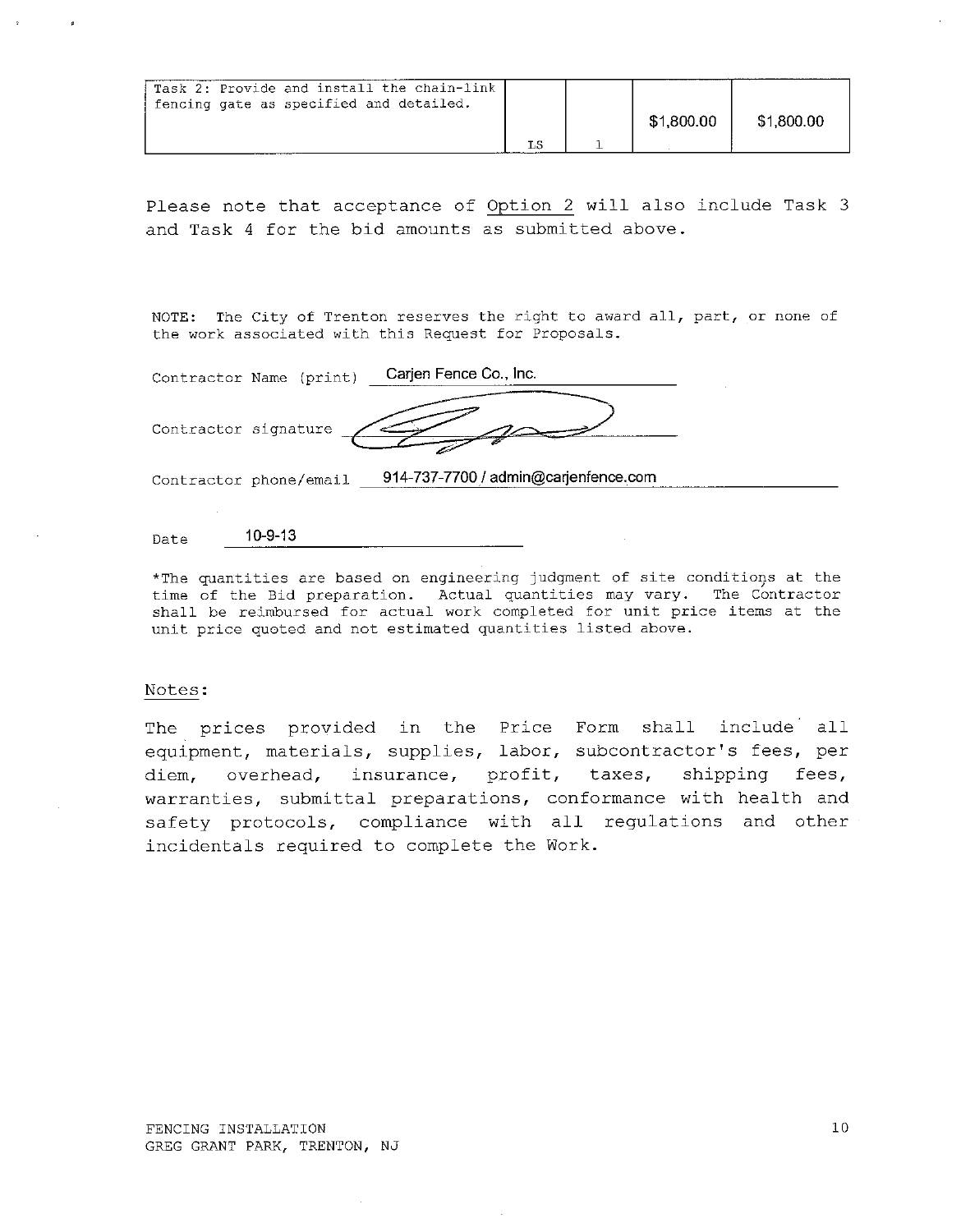# Original

The City reserves the right to proceed or not to proceed with any portion of the Project, in the order and strictly as needed, based solely on the determination of the City.

# 7. Price Form

Complete and submit the following price form with the bid package.

# PRICE FORM

Option 1

| Description                                                                            | Unit | $*Est.$<br>Qty. | Unit price<br>(S) | Total<br>(5)         |
|----------------------------------------------------------------------------------------|------|-----------------|-------------------|----------------------|
| Task 1: Provide and install 590 linear                                                 |      |                 |                   |                      |
| feet of ornamental fencing as specified<br>and detailed.                               |      |                 |                   |                      |
|                                                                                        | LF   | 590             |                   | 88.005/720           |
| Task 2: Provide and install the                                                        |      |                 |                   |                      |
| ornamental fencing gate as specified and<br>detailed.                                  |      |                 |                   |                      |
|                                                                                        | LS.  | $\mathbb{1}$    |                   | 28012800             |
| Task 3: Provide all materials as<br>necessary to form and install 600 linear           |      |                 |                   |                      |
| feet of the mowing strip as detailed and                                               |      |                 |                   |                      |
| specified.                                                                             |      |                 |                   | $[60.01] \geq 6.000$ |
|                                                                                        | LF   | 600             |                   |                      |
| Task 4: Remove and legally dispose of any<br>excavated soil as per the procedure noted |      |                 |                   |                      |
| in the Project Description. This item                                                  |      |                 |                   |                      |
| shall include all necessary permitting,<br>waste classification, and disposal          |      |                 |                   |                      |
| documentation.                                                                         |      |                 |                   | $10,000$ $100,720$   |
|                                                                                        | T.S  | 1               |                   |                      |
|                                                                                        |      |                 |                   |                      |
|                                                                                        |      |                 |                   |                      |
| Write total all items:                                                                 |      |                 |                   |                      |

# Option 2

| Task 1: Provide and install 590 linear<br>feet of chain-link fencing as specified<br>and detailed. |     | $ O(T_{12}) $ 23,010.00 |  |
|----------------------------------------------------------------------------------------------------|-----|-------------------------|--|
|                                                                                                    | 590 |                         |  |

 $\overline{a}$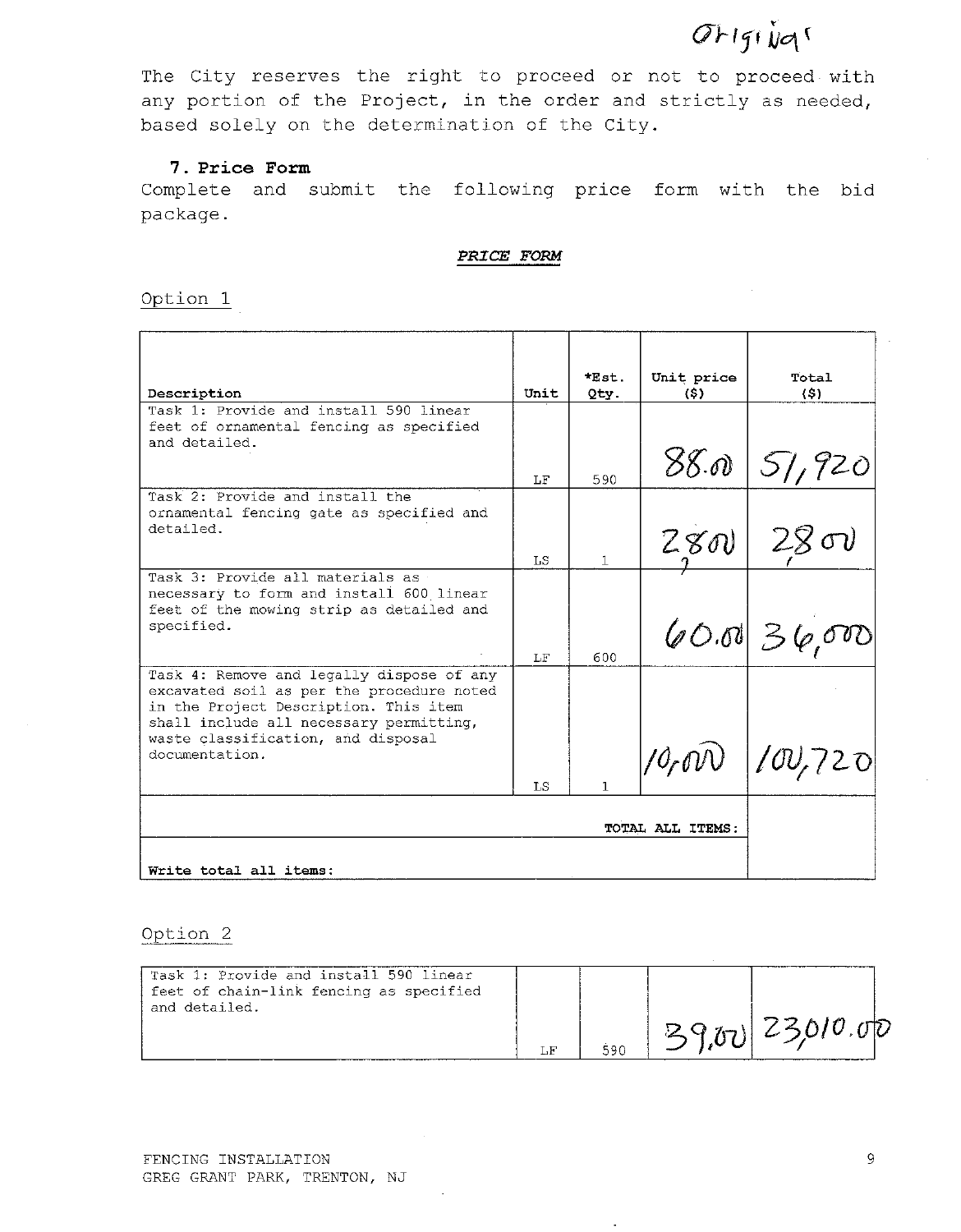| Task 2: Provide and install the chain-link<br>fencing gate as specified and detailed. |  |  |
|---------------------------------------------------------------------------------------|--|--|
|                                                                                       |  |  |

NOTE: The City of Trenton reserves the right to award all, part, or none of the work associated with this Request for Proposals.

Contractor Name (print)  $KvS$  (NG) Contractor signature  $Reslink_1 @a0$  . com Contractor phone/email  $69 - 52$  $\cdot$ 6  $\geq$  $10 - 2 - 13$ Date

 $\mathcal{A}=\mathcal{A}$  .

\*The quantities are based on engineering judgment of site conditions at the time of the Bid preparation. Actual quantities may vary. The Contractor shall be reimbursed for actual work completed for unit price items at the unit price quoted and not estimated quantities listed above.

#### Notes:

The prices provided in the Price Form shall include all equipment, materials, supplies, labor, subcontractor's fees, per diem, overhead, insurance, profit, taxes, shipping fees, warranties, submittal preparations, conformance with health and safety protocols, compliance with all regulations and other incidentals required to complete the Work.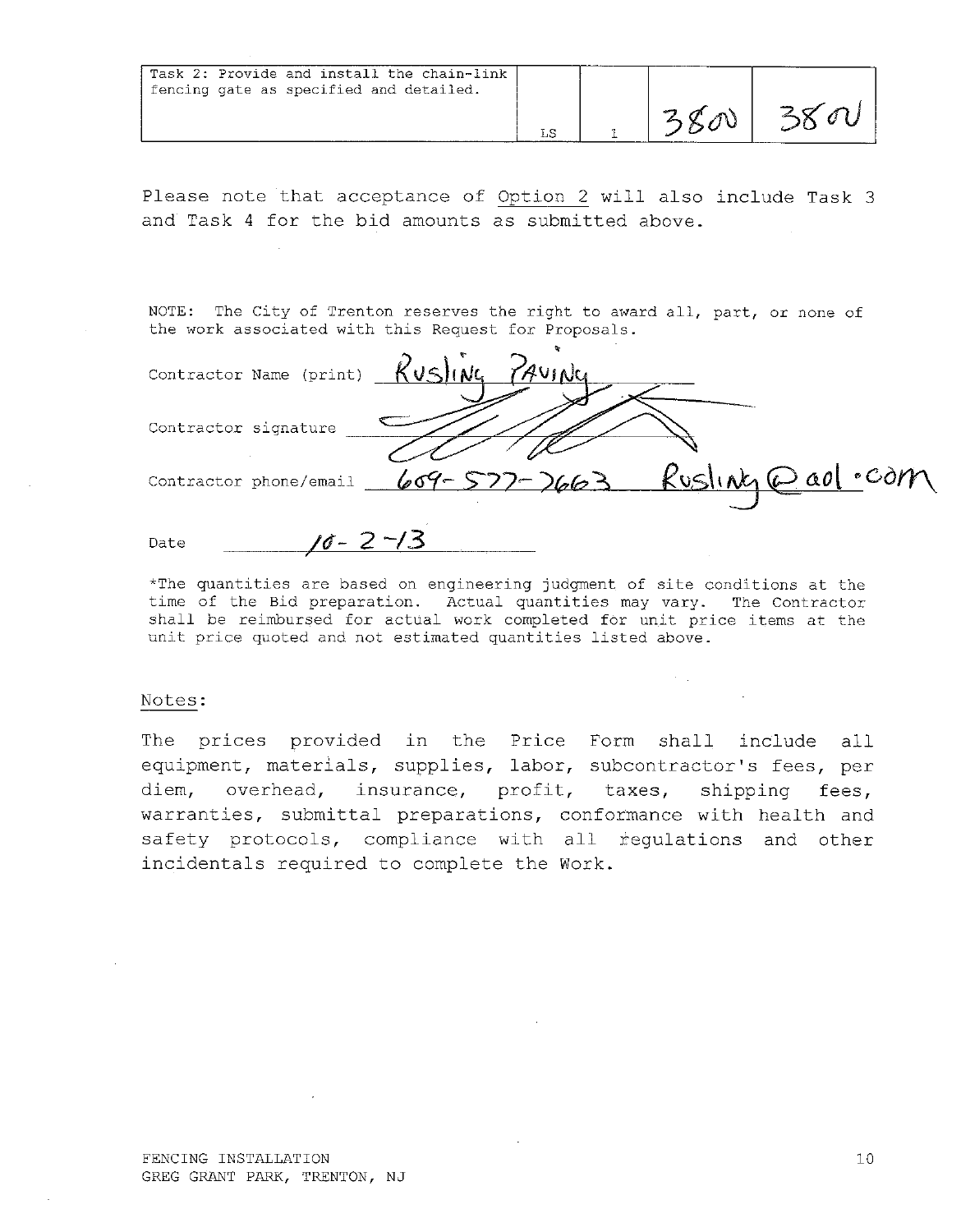and a fair

#### 7. Price Form

Complete and submit the following price form with the bid package.

PRICE FORM

#### Option 1

|                                                                                    |           | *Est.        | Unit price | Total                   |  |  |  |
|------------------------------------------------------------------------------------|-----------|--------------|------------|-------------------------|--|--|--|
| Description                                                                        | Unit      | Qty.         | (S)        | (5)                     |  |  |  |
| Task 1: Provide and install 590 linear                                             |           |              |            |                         |  |  |  |
| feet of ornamental fencing as specified                                            |           |              |            |                         |  |  |  |
| and detailed.                                                                      |           |              |            | 60.00 35,400.00         |  |  |  |
|                                                                                    | T.F       | 590          |            |                         |  |  |  |
| Task 2: Provide and install the                                                    |           |              |            |                         |  |  |  |
| ornamental fencing gate as specified and<br>detailed.                              |           |              |            | $1,900.00$   1,800.00   |  |  |  |
|                                                                                    | T.S       | $\mathbf{1}$ |            |                         |  |  |  |
| Task 3: Provide all materials as                                                   |           |              |            |                         |  |  |  |
| necessary to form and install 600 linear                                           |           |              |            |                         |  |  |  |
| feet of the mowing strip as detailed and<br>specified.                             |           |              | 29.50      | 17,700.00               |  |  |  |
|                                                                                    |           |              |            |                         |  |  |  |
|                                                                                    | LF        | 600.         |            |                         |  |  |  |
| Task 4: Remove and legally dispose of any                                          |           |              |            |                         |  |  |  |
| excavated soil as per the procedure noted<br>in the Project Description. This item |           |              |            |                         |  |  |  |
| shall include all necessary permitting,                                            |           |              |            |                         |  |  |  |
| waste classification, and disposal                                                 |           |              |            | $  $ ,400.00   1,400.00 |  |  |  |
| documentation.                                                                     |           |              |            |                         |  |  |  |
|                                                                                    |           |              |            |                         |  |  |  |
|                                                                                    | LS        | $\mathbf{1}$ |            |                         |  |  |  |
|                                                                                    |           |              |            |                         |  |  |  |
|                                                                                    | 66,300.00 |              |            |                         |  |  |  |
| SIY Ingisamu Thepp<br>Write total all items:                                       |           |              |            |                         |  |  |  |
|                                                                                    |           |              |            |                         |  |  |  |

| Task 1: Provide and install 590 linear<br>feet of chain-link fencing as specified<br>and detailed. |     | $131.00$ 18,290.00 |
|----------------------------------------------------------------------------------------------------|-----|--------------------|
|                                                                                                    | 590 |                    |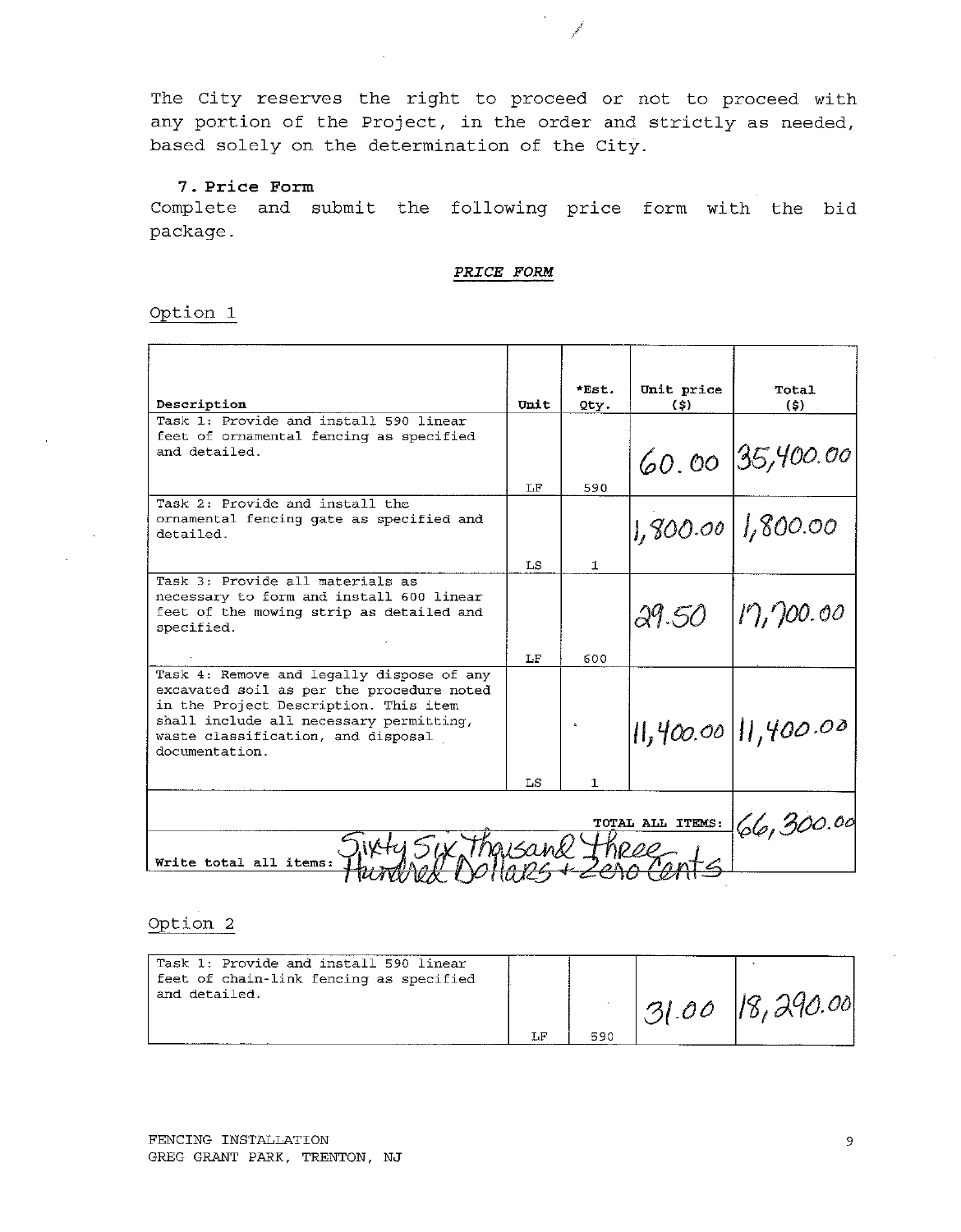| Task 2: Provide and install the chain-link<br>fencing gate as specified and detailed. | LS |  | 1,200.001,200.00 |  |
|---------------------------------------------------------------------------------------|----|--|------------------|--|
|---------------------------------------------------------------------------------------|----|--|------------------|--|

NOTE: The City of Trenton reserves the right to award all, part, or none of the work associated with this Request for Proposals.

Contractor Name (print) Contractor signature Contractor phone/email 10 Date

\*The quantities are based on engineering judgment of site conditions at the time of the Bid preparation. Actual quantities may vary. The Contractor shall be reimbursed for actual work completed for unit price items at the unit price quoted and not estimated quantities listed above.

#### Notes:

The prices provided in the Price Form shall include all equipment, materials, supplies, labor, subcontractor's fees, per diem, overhead, insurance, profit, taxes, shipping fees, warranties, submittal preparations, conformance with health and safety protocols, compliance with all regulations and other incidentals required to complete the Work.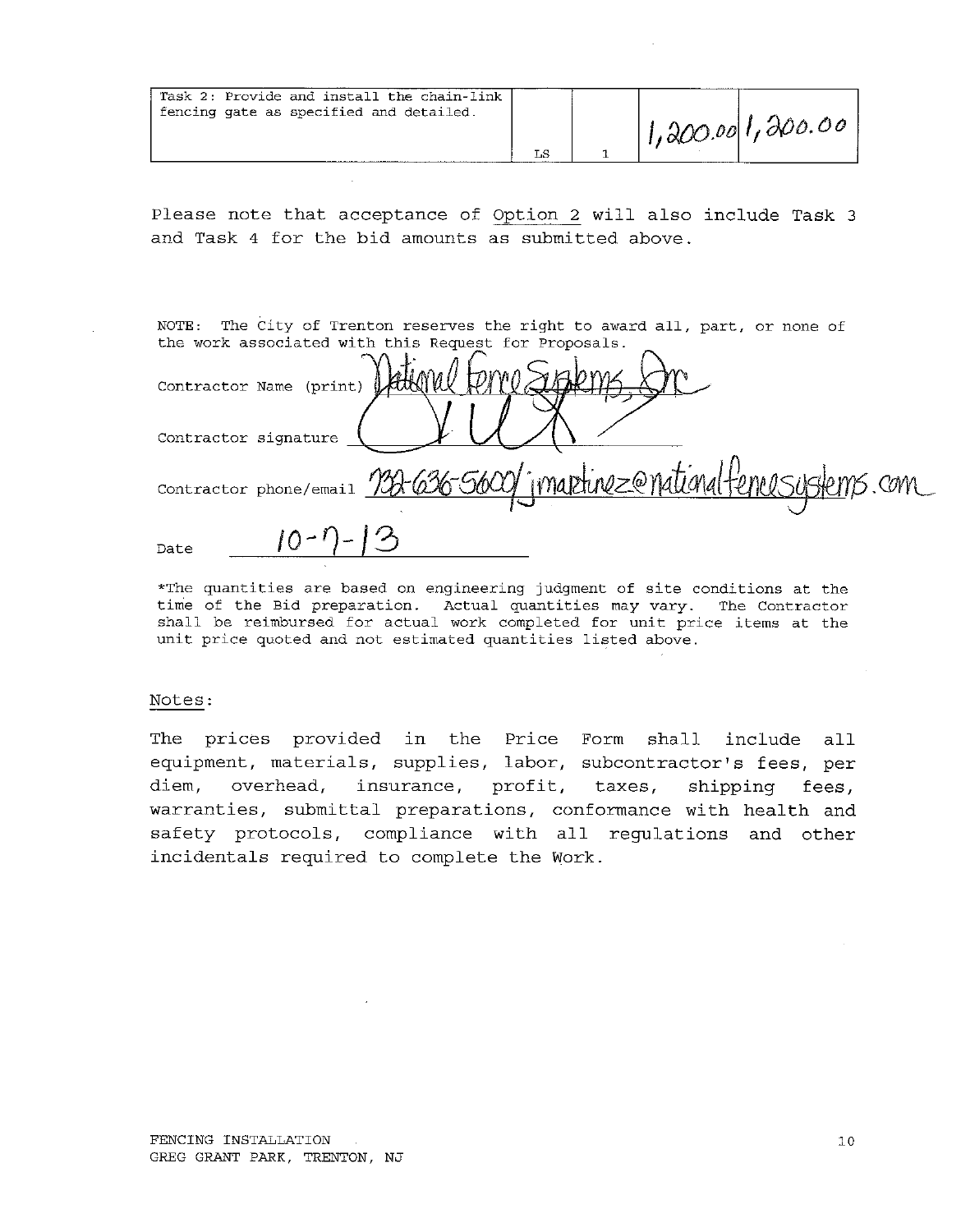# 7. Price Form

Complete and submit the following price form with the bid package.

#### PRICE FORM

Option 1

| Description                                                                                                                                                                                                                        | Unit       | *Est.<br>Qty. | Unit price<br>(S) | Total<br>(S)   |
|------------------------------------------------------------------------------------------------------------------------------------------------------------------------------------------------------------------------------------|------------|---------------|-------------------|----------------|
| Task 1: Provide and install 590 linear<br>feet of ornamental fencing as specified<br>and detailed.                                                                                                                                 |            |               |                   |                |
|                                                                                                                                                                                                                                    | LF         | 590           | 86.00             | $50,790^\circ$ |
| Task 2: Provide and install the<br>ornamental fencing gate as specified and<br>detailed.                                                                                                                                           |            |               |                   |                |
|                                                                                                                                                                                                                                    | LS         | $\mathbf{1}$  | 2000.00           | 2000.00        |
| Task 3: Provide all materials as<br>necessary to form and install 600 linear<br>feet of the mowing strip as detailed and<br>specified.                                                                                             | LF         | 600           | 17.39             | 10,374,00      |
| Task 4: Remove and legally dispose of any<br>excavated soil as per the procedure noted<br>in the Project Description. This item<br>shall include all necessary permitting,<br>waste classification, and disposal<br>documentation. | LS         | 1             | $400 \cdot ^{60}$ | $400 \cdot 80$ |
| Sixty the ee thousand five hunded fourteen TOTAL ALL ITEMS:<br>Write total all items:                                                                                                                                              | 863.514.01 |               |                   |                |

| Task 1: Provide and install 590 linear<br>feet of chain-link fencing as specified<br>and detailed. |     |                      |
|----------------------------------------------------------------------------------------------------|-----|----------------------|
|                                                                                                    |     | $135.38$ $20.874.28$ |
|                                                                                                    | 590 |                      |